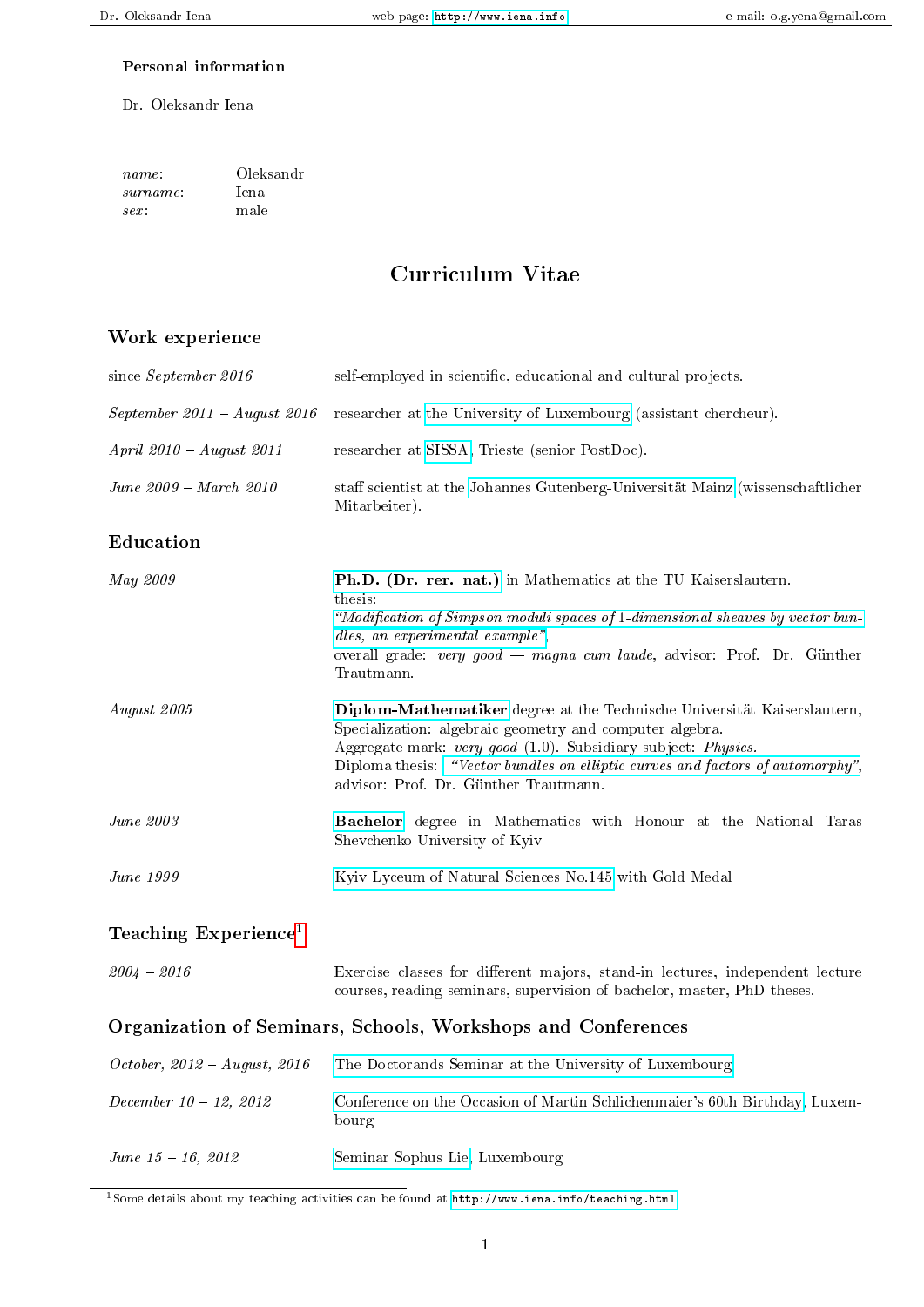## Presentations on Conferences, Workshops, Schools, etc.

| $2006 - 2017$ | Presentations on different international scientific conferences, workshops, |  |  |  |
|---------------|-----------------------------------------------------------------------------|--|--|--|
|               | schools, etc.                                                               |  |  |  |
|               |                                                                             |  |  |  |

## Some presentations in the last years

| <i>January</i> $9 - 13, 2017$   | QUANTMOD - Quantization and Moduli Spaces, University of Luxembourg<br><b>Talk:</b> " On vector bundles on curves and 1-dimensional sheaves".                                                                                                                                                                                          |  |  |  |
|---------------------------------|----------------------------------------------------------------------------------------------------------------------------------------------------------------------------------------------------------------------------------------------------------------------------------------------------------------------------------------|--|--|--|
| April 19, 2016                  | University of Cologne, Germany "On 1-dimensional planar sheaves: when a<br>limit of a line bundle is not a line bundle anymore"                                                                                                                                                                                                        |  |  |  |
| January $11 - 15$ , 2016        | Workshop – Higgs bundles and Hitchin system – VBAC 2016, Centre Interfac-<br>ultaire Bernoulli, Lausanne, Switzerland<br><b>Talk:</b> "On 1-dimensional sheaves on projective plane"                                                                                                                                                   |  |  |  |
| September $14 - 18$ , 2015      | Conference "Geometry and Quantization" GEOQUANT 2015, ESI, ICMAT,<br>Campus de Cantoblanco, Madrid, Spain<br><b>Poster:</b> "A global description of the fine Simpson moduli space of 1-<br>dimensional sheaves supported on plane quartics"                                                                                           |  |  |  |
| Projects                        |                                                                                                                                                                                                                                                                                                                                        |  |  |  |
| September 1, $2014 - 2017$      | QUANTMOD - Quantization of<br>Moduli<br>FNR-OPEN:<br><b>Spaces</b><br>$O13/MT/5707106$ , as leader of WP3 <sup>2</sup> "Moduli spaces of bundles and<br>sheaves with additional structure".                                                                                                                                            |  |  |  |
| $May\ 15,\ 2012-May\ 14,\ 2015$ | $GEMQ11$ (Internal research project at the University of Luxembourg): $F1R$ -<br>MTH-PUL-11GEOM, as contributing scientist.                                                                                                                                                                                                            |  |  |  |
| 2011                            | Geometria delle Varietà Algebriche e dei loro spazi dei moduli (PRIN), as<br>contributor.                                                                                                                                                                                                                                              |  |  |  |
| July-December 2004              | Algebraic control theory project <sup>3</sup> of H. Doz. Dr. Eva Zerz and Viktor Levan-<br>dovskyy. Writing the "control.lib" and "involut.lib" libraries for the computer<br>algebra system Singular. (Singular C programming language)<br>Applications of algebraic methods for the solution of the problems from control<br>theory. |  |  |  |

# Knowledge of languages

### Mother tongues:

Ukrainian and Russian.

### Foreign languages  $(\mathrm{CEFR})^4$  $(\mathrm{CEFR})^4$ :

|                    |    |    |    | English German Italian French Luxembourgish |
|--------------------|----|----|----|---------------------------------------------|
| listening          | Ω. | B2 | B2 |                                             |
| reading            | Ω. | B2 | B2 |                                             |
| spoken interaction | Ω2 |    |    |                                             |
| spoken production  | Ο2 |    |    |                                             |
| writing            | ിറ |    |    |                                             |

<span id="page-1-0"></span><sup>2</sup>Work package 3.

<span id="page-1-1"></span><sup>3</sup> Supported by Forschungsschwerpunkt "Mathematik und Praxis" des Landes Rheinland-Pfalz

<span id="page-1-2"></span><sup>4</sup>[The Common European Framework of Reference for Languages](https://europass.cedefop.europa.eu/en/resources/european-language-levels-cefr/cef-ell-document.pdf)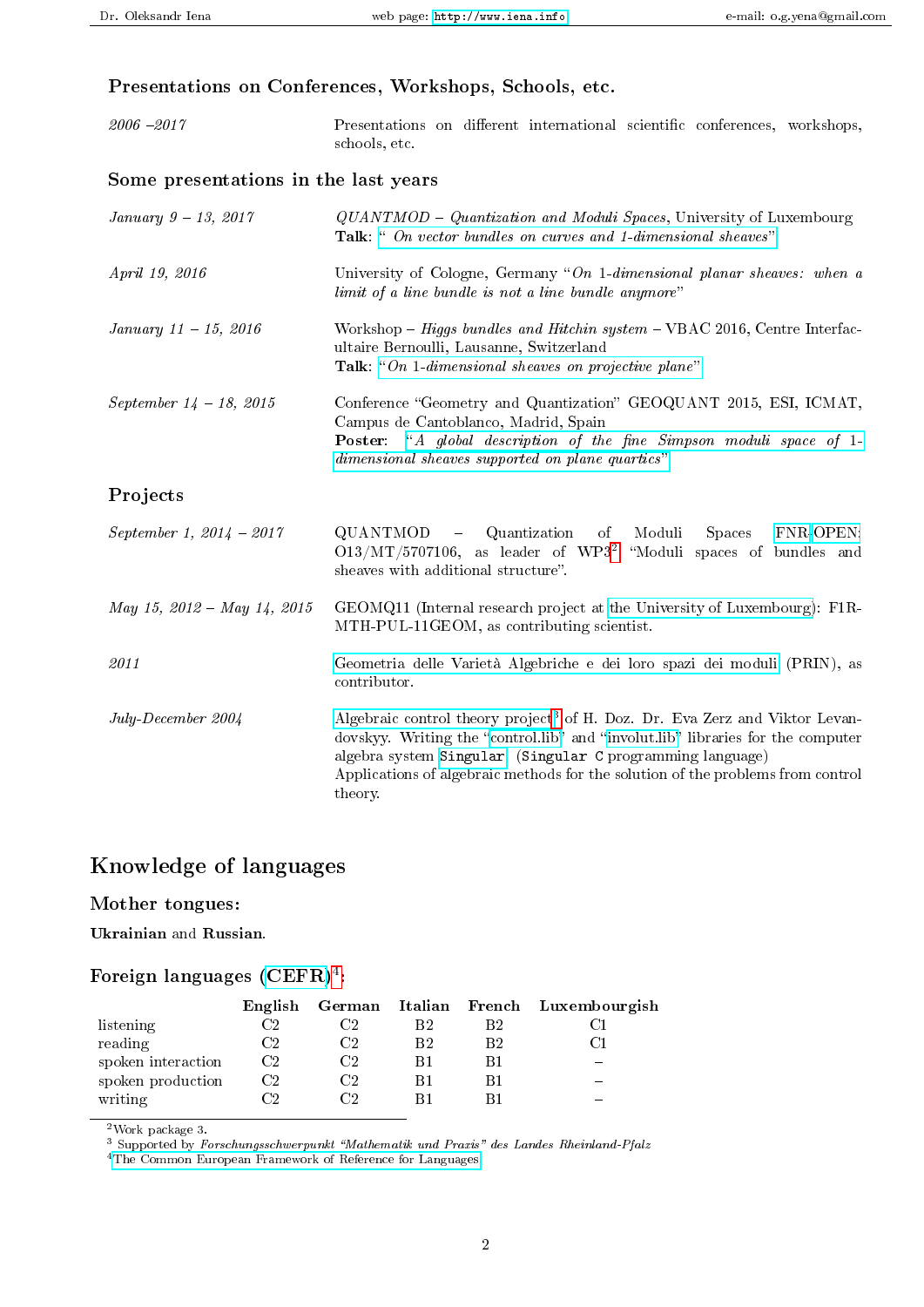# EDP and programming languages

Singular C (constant usage),  $C/C++$  (basic knowledge and experience, occasional usage), Visual Studio: Visual Basic and  $C#$  (basic knowledge and experience); R (basic knowledge and experience, occasional usage);

HTML, CSS, PHP, JavaScript, SQL (basic knowledge and experience, occasional usage);

LATEX(WinEdt/Kile/TEXstudio+MiKTEX/TEX Live, constant usage), MS Office/ OpenOffice/ LibreOffice (in constant usage);

user experience both with MS Windows and OS from Linux family.

## Memberships

- [Luxembourg Mathematical Society](http://math.uni.lu/sml/)
- [D'Lëtzebuerger Vëlos-Initiativ](http://www.lvi.lu/)

## Reviewing

Reviewer for [zbMATH](https://zbmath.org/)

## List of publications

### Journals

- 1. Oleksandr Iena, On the fine Simpson moduli spaces of 1-dimensional sheaves supported on plane quartics, [Open](https://doi.org/10.1515/math-2018-0003) Mathematics, 2018; 16(1): 46-62. [\[arXiv:1607.01319v2 \[math.AG\]\]](http://arxiv.org/abs/1607.01319v2)
- 2. Oleksandr Iena, Alain Leytem, On the singular sheaves in the fine Simpson moduli spaces of 1-dimensional sheaves, Canadian Mathematical Bulletin.  $60$  (2017),  $522-535$ . [\[arXiv:1511.01847v2 \[math.AG\]\]](http://arxiv.org/abs/1511.01847)
- 3. Oleksandr Iena, On the singular sheaves in the fine Simpson moduli spaces of  $1$ -dimensional sheaves supported on plane quartics, Rend. Istit. Mat. Univ. Trieste, Volume 48 (2016), 565-586. [\[arXiv:1305.2400v2 \[math.AG\]\]](http://arxiv.org/abs/1305.2400)
- 4. Oleksandr Iena, Universal plane curve and moduli spaces of 1-dimensional coherent sheaves, [Communications in](http://dx.doi.org/10.1080/00927872.2013.849265) Algebra, Volume 43, Issue 2, 2015, pp. 812–828. [\[arXiv:1103.1485v3 \[math.AG\]\]](http://arxiv.org/abs/1103.1485v3)
- 5. Oleksandr Iena, Vector bundles on elliptic curves and factors of automorphy, [Rend. Istit. Mat. Univ. Trieste,](http://www.openstarts.units.it/dspace/bitstream/10077/5718/1/IenaRendMat43.pdf) Volume 43 (2011), 61–94.  $[\arXiv:1009.3230 \; [\text{math.AG}]]$
- 6. O. G. Iena, On the derivations of the polynomial ring in two variables in prime characteristic, Bulletin of the University of Kiev (Series: Physics & Mathematics Sciences), 2007 (4), 23-27. (in Ukrainian)
- 7. Anatoliy P. Petravchuk and Oleksandr G. Iena, On closed rational functions in several variables, [Algebra and](http://adm.luguniv.edu.ua/downloads/issues/2007/N2/adm-n2-10.pdf) Discrete mathematics, Number 2. (2007), pp. 115–124.  $[arXiv:math/0701588 [math.RA]]$
- 8. Oleksandr G. Iena, On eigenspaces of inner derivations in  $P_2(k)$ , Bulletin of the University of Kiev (Series: Physics & Mathematics Sciences), 2006 (4), 11-17. (in Ukrainian)
- 9. A. P. Petravchuk, and O. G. Iena: On centralizers of elements in the Lie algebra of the special Cremona group  $SA<sub>2</sub>(k)$ , Journal of Lie Theory, 16(2006), 561-567.

### Computer algebra software

- 1. Oleksandr Iena, [goettsche.lib:](https://github.com/Singular/Sources/blob/spielwiese/Singular/LIB/goettsche.lib) a SINGULAR library implementing some formulas for Betti numbers (by Drezét, Göttsche, Nakajima and Yoshioka, Macdonald), a library for SINGULAR, Luxembourg,  $2016-2018(V.0.931)$
- 2. Oleksandr Iena, [chern.lib:](https://github.com/Singular/Sources/blob/spielwiese/Singular/LIB/chern.lib) Symbolic computations with Chern classes, a library for SINGULAR, Luxembourg, 2015-2018(V0.706)
- 3. Oleksandr Iena, [lrcalc.lib:](https://github.com/Singular/Sources/blob/spielwiese/Singular/LIB/lrcalc.lib) a Singular interface to the [Littlewood-Richardson Calculator](http://math.rutgers.edu/~asbuch/lrcalc/) by [Anders Buch,](http://math.rutgers.edu/~asbuch/) a library for [Singular,](http://www.singular.uni-kl.de/) Luxembourg, 2015
- 4. Oleksandr Iena, Markus Becker, Viktor Levandovskyy, [involut.lib:](https://github.com/Singular/Sources/blob/spielwiese/Singular/LIB/involut.lib) Computations and operations with involutions, a library for [Singular,](http://www.singular.uni-kl.de/) Kaiserslautern, 2004
- 5. Oleksandr Iena, Markus Becker, Viktor Levandovskyy, [control.lib:](https://github.com/Singular/Sources/blob/spielwiese/Singular/LIB/control.lib) Algebraic analysis tools for System and Control Theory, a library for SINGULAR, Kaiserslautern, 2004